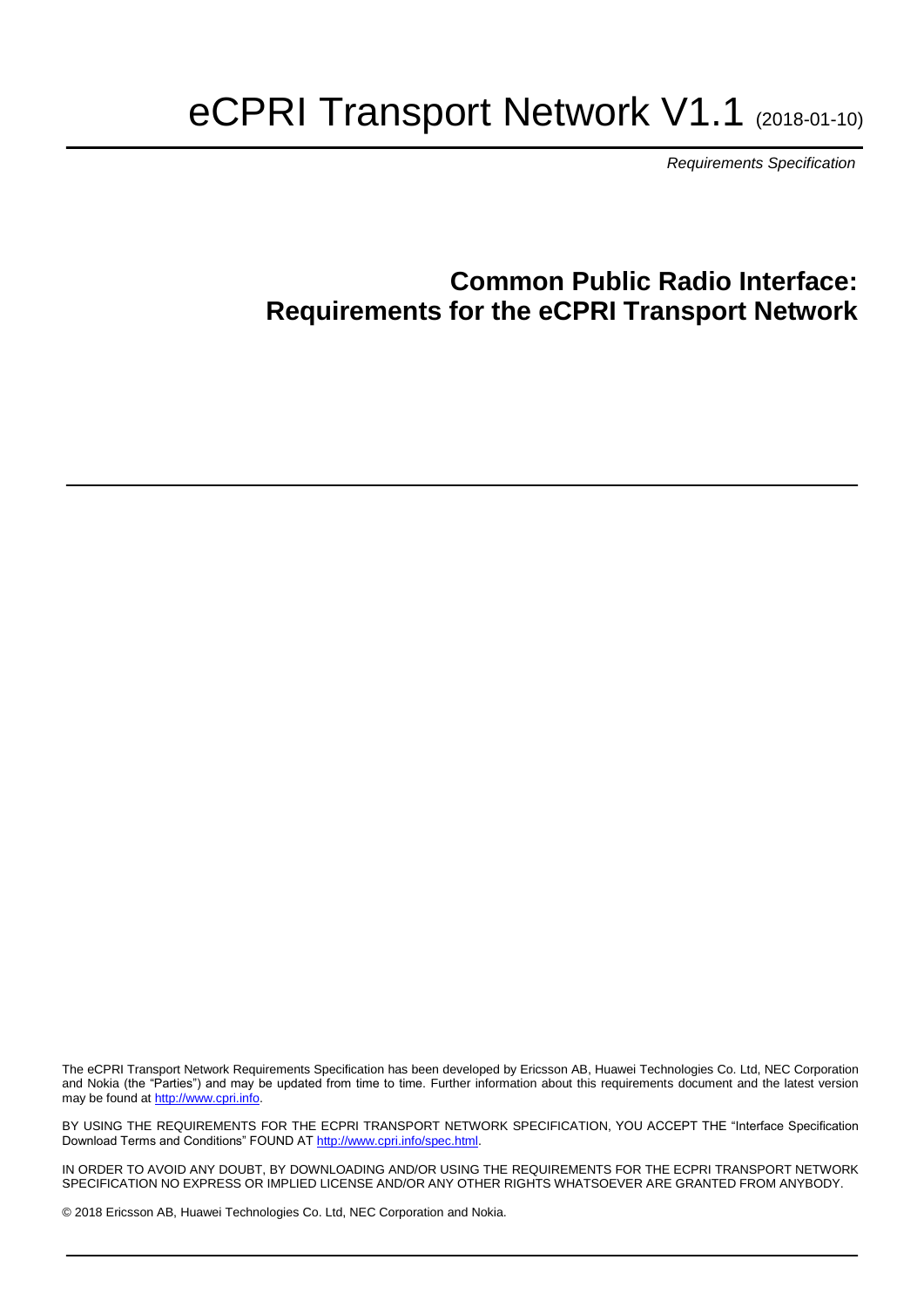| $\overline{2}$                               | 1.           |                                                 |  |  |
|----------------------------------------------|--------------|-------------------------------------------------|--|--|
| 3<br>4<br>5<br>6<br>8<br>9                   | 2.           | 2.1.<br>2.2.<br>2.3.<br>2.3.1<br>2.3.2.<br>2.4. |  |  |
| 10<br>11<br>12<br>13                         | 3.           | 3.1.<br>3.2.<br>3.3.                            |  |  |
| 14<br>15<br>16<br>17<br>18<br>19<br>20<br>21 | 4.           | 4.1.<br>4.1.1<br>4.2.<br>4.3.<br>432<br>4.4.    |  |  |
| 22                                           | 5.           |                                                 |  |  |
| 23                                           | 6.           |                                                 |  |  |
| 24                                           | $\mathbf{7}$ |                                                 |  |  |
| 25<br>26                                     | 8.           |                                                 |  |  |

#### **Table of Contents**  $\overline{1}$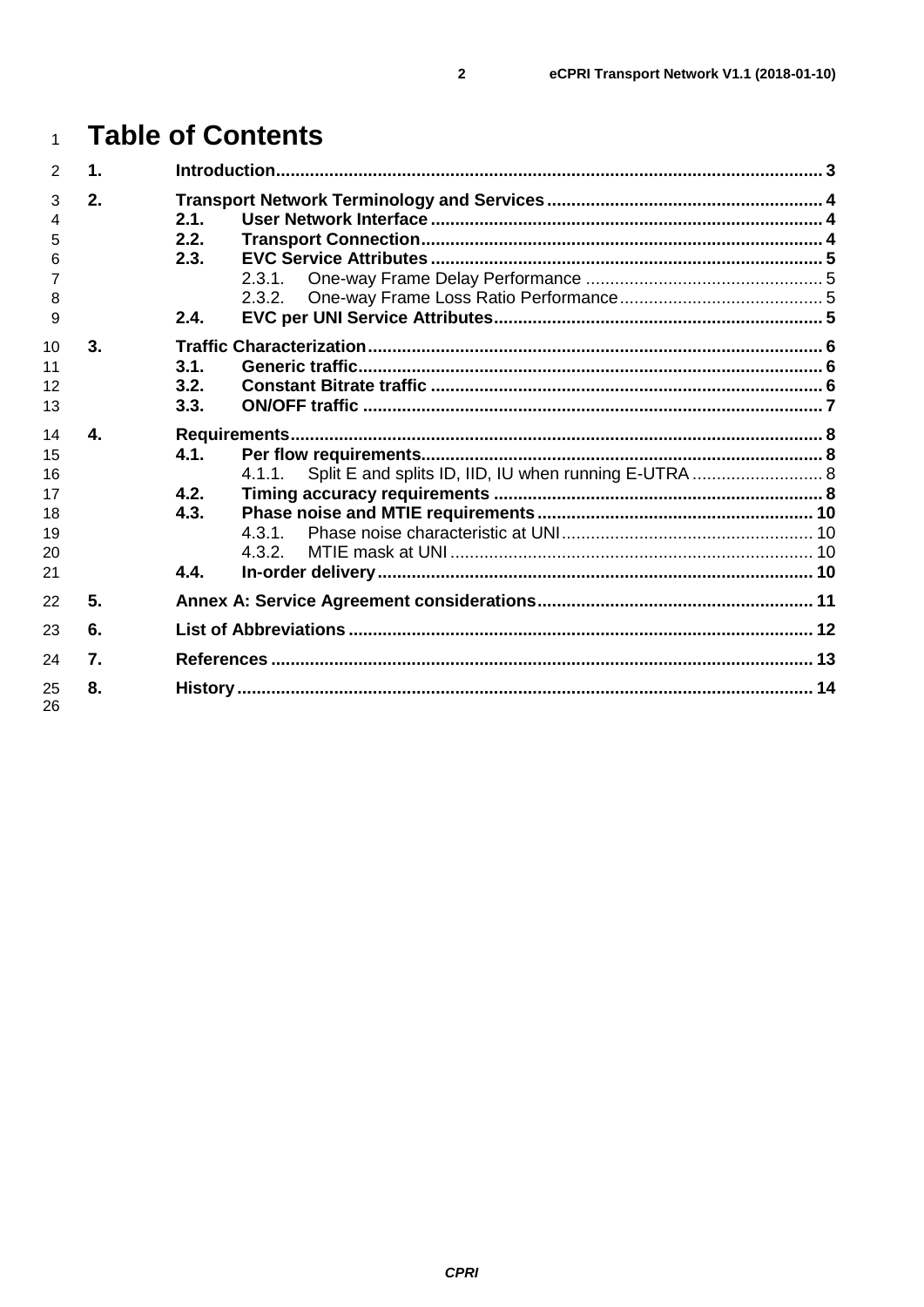### <span id="page-2-0"></span><sup>1</sup> 1. Introduction

2 The Common Public Radio Interface (CPRI) is an industry cooperation aimed at defining publicly available 3 specifications for the key internal interface of radio base stations, such as eCPRI connecting the eCPRI 4 Radio Equipment Control (eREC) and the eCPRI Radio Equipment (eRE) via a so-called fronthaul transport 5 network. The parties cooperating to define the specification are Ericsson AB, Huawei Technologies Co. Ltd, 6<br>6 NEC Corporation and Nokia. NEC Corporation and Nokia.

7 The eCPRI Interface Specification [\[1\]](#page-12-1) can be supported by Ethernet-switched or IP-routed fronthaul 8 networks, or similar types of transport networks. This specification describes the requirements that the 9 packet switched transport network must fulfill in order to support eCPRI services.

10

#### 11 Scope of Specification:

12 This specification defines the details necessary to qualify and quantify the requirements on the underlying 13 transport network needed by the eCPRI lavers to provide its services to the application. transport network needed by the eCPRI layers to provide its services to the application.

14



15

<span id="page-2-1"></span>

17 Equipment of independent vendors can share a common network. Thus, there must be no dependencies

18 (explicit or implied) between equipment of different vendors that use the same transport network. The details<br>19 of the network implementation shall be separated from the details of its users. i.e., the eCPRI equipment,

19 of the network implementation shall be separated from the details of its users, i.e., the eCPRI equipment, by 20 means of a Transport Network Interface. This specification provides the eCPRI requirements to enable such

21 separation.

 The packet switched transport network requirements to support eCPRI are independent of the technology used by a given packet transport network supporting eCPRI, i.e., the same requirements apply to Ethernet or 24 IP transport networks. This document refers to the Carrier Ethernet services specified by the MEF Forum,<br>25 especially the Ethernet Service Attributes defined in [2]. However, Ethernet transport services are only especially the Ethernet Service Attributes defined in [\[2\].](#page-12-2) However, Ethernet transport services are only shown as an example, which are applicable, e.g., to Ethernet-based transport networks. The requirements (and corresponding definitions) described in this document are equally applicable to other packet transport networks based on different transport technologies (e.g., MPLS or IP) that can provide transport services similar to the MEF transport services.

 In MEF terminology, the Service Provider is the organization providing Ethernet Service(s) and the Transport Network illustrated in [Figure 1](#page-2-1) is a network from a Service Provider or network Operator supporting the MEF service and architecture models. The Subscriber is the organization purchasing and/or using Ethernet Services, i.e., the eRE and eREC illustrated in [Figure 1](#page-2-1) belong to a Subscriber of transport service(s). The technical specification of the service level being offered by the Service Provider to the Subscriber is referred to as Service Level Specification (SLS).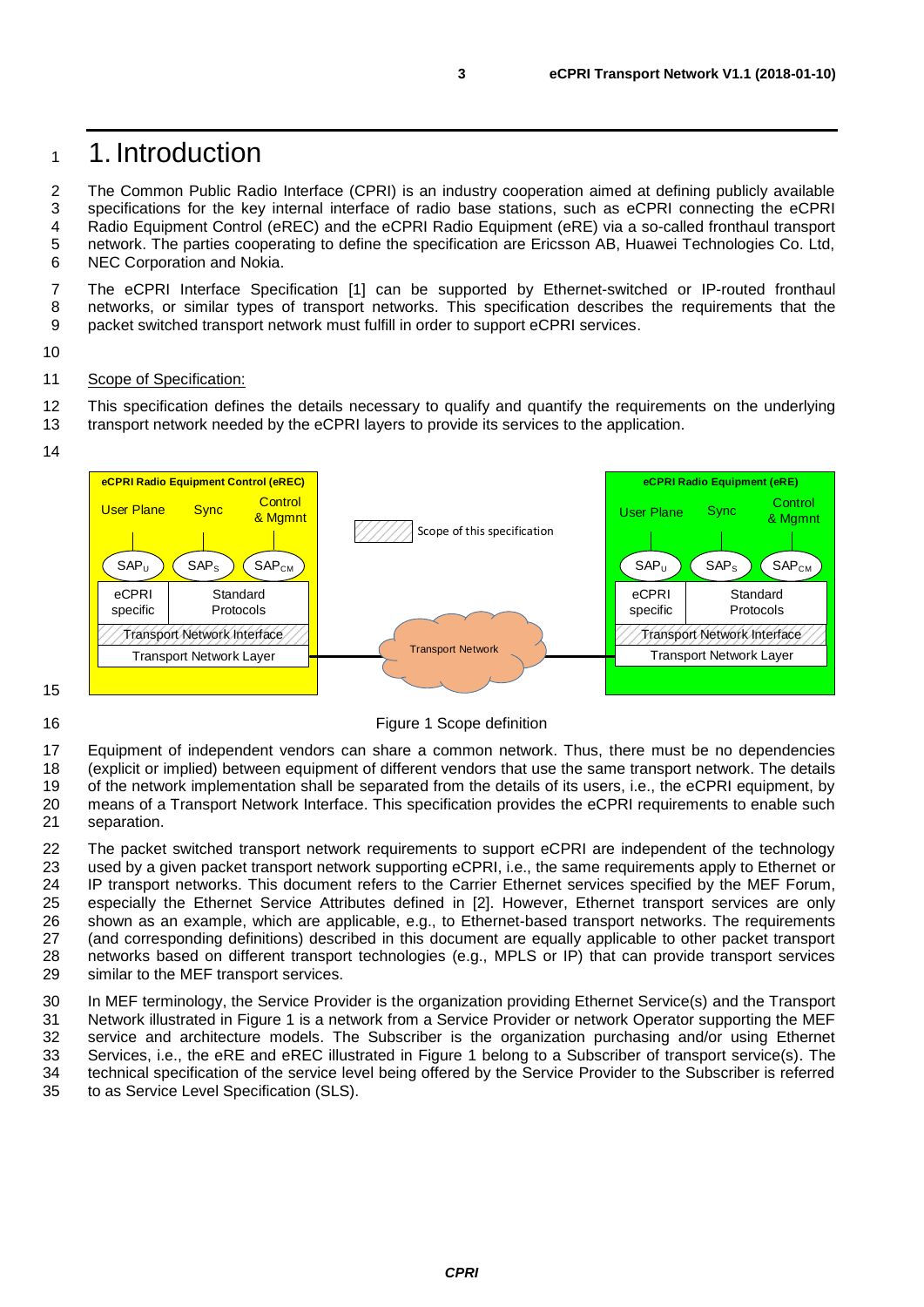# <span id="page-3-0"></span>1 2. Transport Network Terminology and Services

 This section describes terminology, services, service attributes, etc. that are widely used for transport networks. Although, this section largely refers to the terminology used by the MEF Forum, neither the transport network nor the service provided is limited to Ethernet, other technologies and services, e.g., IP can also be used.**1**

#### <span id="page-3-1"></span>2.1. User Network Interface

The User Network Interface (UNI) is the physical demarcation point between the responsibility of the Service

Provider and the responsibility of the Subscriber (section 7 in [\[2\]\)](#page-12-2). [Figure 2](#page-3-3) illustrates UNIs between eCPRI

 equipment (eRE/eREC) and a transport network. It may contain one or more physical termination points (e.g., Ethernet physical interfaces, see section 9.4 in [\[2\]\)](#page-12-2). Usually all physical termination points of an eCPRI unit

are part of the same UNI.



<span id="page-3-3"></span>Figure 2 UNI between a eRE/eREC and a transport network

 Note that the equipment on the Subscriber side of the UNI, i.e., eRE and eREC are referred to as Customer Edge (CE) in [\[2\].](#page-12-2)

#### <span id="page-3-2"></span>2.2. Transport Connection

The connection is the key component of the service(s) provided by a transport network.

 A fundamental aspect of Ethernet Services is the Ethernet Virtual Connection (EVC). An EVC is an association of two or more UNIs. The UNIs associated by an EVC are said to be "in the EVC". A given UNI

can support more than one EVC (See section 8 in [\[2\]\)](#page-12-2). Service Frames are transmitted via a MEF UNI,

21 where a Service Frame is from the first bit of the Destination MAC Address through the last bit of the Frame<br>22 Check Sequence of an IEEE 802.3 Packet ([2]).

Check Sequence of an IEEE 802.3 Packet [\(\[2\]\)](#page-12-2).

The definition of IP Services is an ongoing work at MEF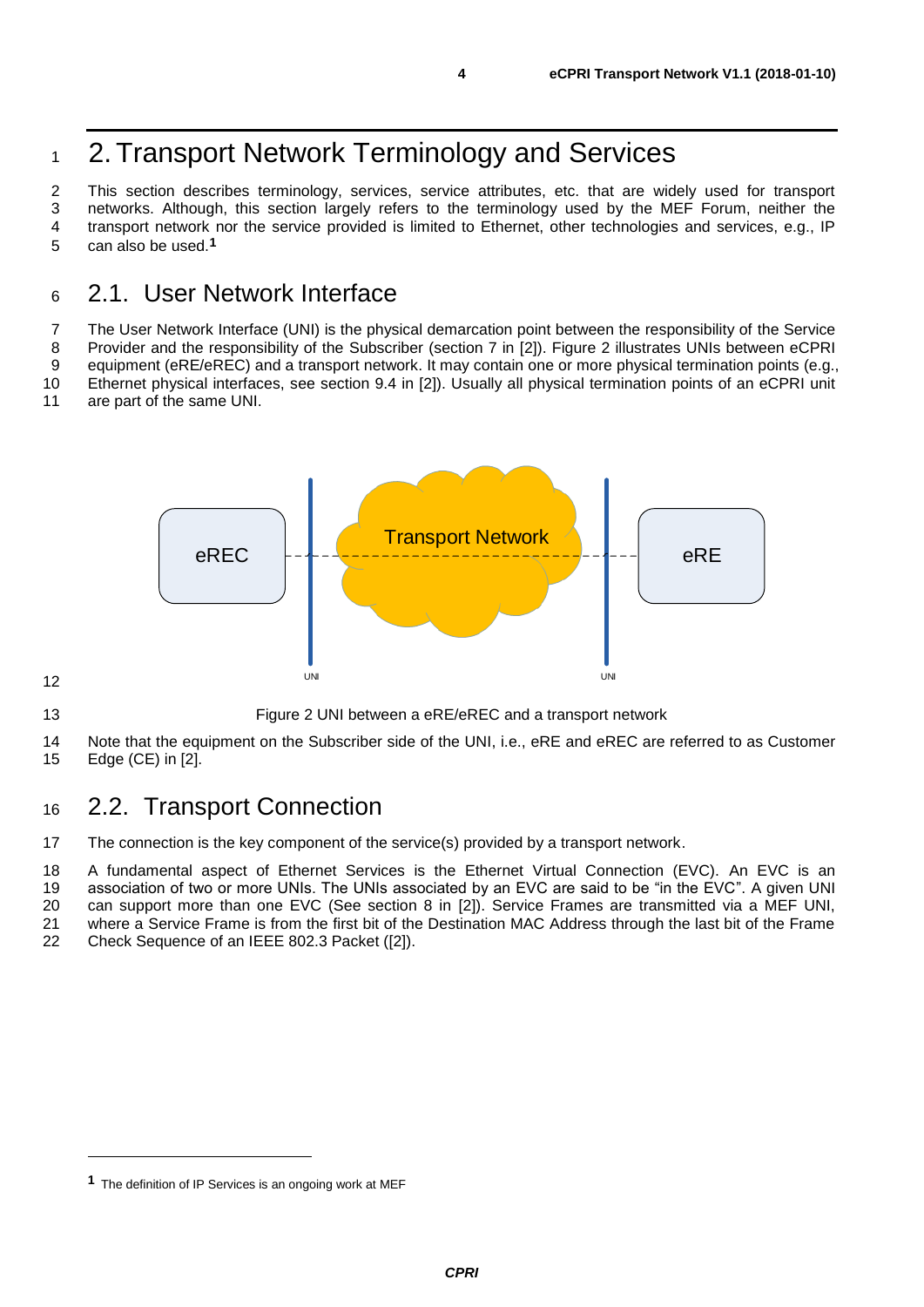

Figure 3 Example of EVC and its relation to the UNI

- Note that the same packet format is used at each UNI belonging to a particular service provided by a
- transport network. For instance, Ethernet Service Frame on each UNI in the case of an Ethernet service.
- Alternatively, it can be e.g., IP packet at each UNI.
- UNI Service Attributes are described in section 9 in [\[2\].](#page-12-2)

### <span id="page-4-0"></span>2.3. EVC Service Attributes

 A transport service is specified using service attributes. Each of these attributes defines specific information about the service that is agreed between a Subscriber and a Provider of the transport service. It is outside the scope of this document how an agreement is established between a Subscriber and a Provider. See section [5](#page-10-0) for examples of how an agreement can be established.

- EVC Service Attributes are described in section 8 in [\[2\]](#page-12-2) and EVC per UNI Service Attributes are described in section 10 in [\[2\].](#page-12-2)
- Two EVC Performance Service Attributes are of special interest of the current release of this document.

#### <span id="page-4-1"></span>2.3.1. One-way Frame Delay Performance

 The One-way Frame Delay for an egress Service Frame in the EVC is defined as the time elapsed from the transmission at the ingress UNI of the first bit of the corresponding Service Frame until the reception of the 18 last bit of the Service Frame at the paired UNI (section 8.8.1 in [\[2\]\)](#page-12-2).

- Note that this definition of Frame Delay for a Service Frame is the one-way delay that includes the delays encountered as a result of transmission of the Service Frame across the ingress and egress UNIs as well as those introduced by the transport network.
- The One-way Frame Delay Performance is described in section 8.8.1 of [\[2\].](#page-12-2) Only the maximum value of the One-way Frame Delay Performance is of special interest of the current release of this document.

#### <span id="page-4-2"></span>2.3.2. One-way Frame Loss Ratio Performance

The One-way Frame Loss Ratio Performance is described in section 8.8.3 of [\[2\].](#page-12-2)

### <span id="page-4-3"></span>2.4. EVC per UNI Service Attributes

 The Class of Service (CoS) Identifier for Data Service Frames is an EVC per UNI Service Attribute that is of special interest for this document. The following Class of Service identification methods are of interest among the ones described in 10.2.1 of [\[2\]:](#page-12-2)

- Class of Service Identifier based on the EVC (see section 10.2.1.1 of [\[2\]\)](#page-12-2).
- Class of Service Identifier based on the Priority Code Point Field (see section 10.2.1.2 of [\[2\]\)](#page-12-2).
- Class of Service Identifier based on Internet Protocol (see section 10.2.1.3 of [\[2\]\)](#page-12-2).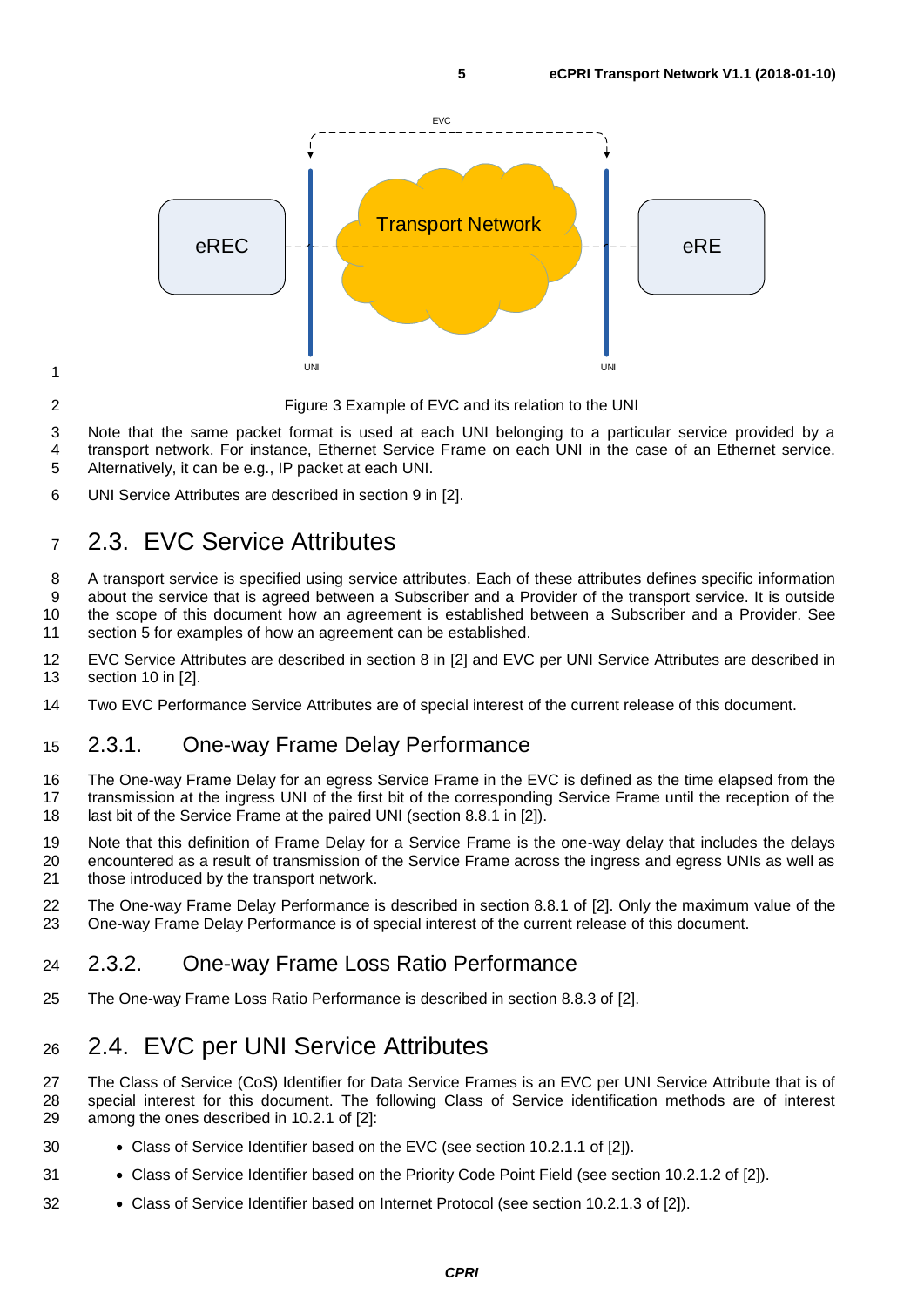# <span id="page-5-0"></span><sup>1</sup> 3.Traffic Characterization

2 This section provides a general model based on MEF's Generic Token Bucket Algorithm (GTBA) and some 3 examples of simple traffic models. A list of performance service attributes is provided for each model as a 4 blueprint for service agreement terms between a Subscriber and a Provider. Neither the set of models 5 included nor each model individually is exhaustive or a perfect characterization of the real-life traffic covering<br>6 all cases. all cases.

7 In the following sub-sections, physical bit rate refers to the physical line bit rate of the transmitting UNI.

#### <span id="page-5-1"></span><sup>8</sup> 3.1. Generic traffic

9 The Generic traffic profile corresponds to the Generic Token Bucket Algorithm (GTBA) as described in 10 [\[12\].T](#page-12-3)he performance service attributes metrics for the Generic traffic profile, as defined in section 12.1 of [\[2\]](#page-12-2) 11 are:

- 12 Committed Information Rate (CIR)
- 13 Maximum Committed Information Rate (CIR<sub>max</sub>)
- 14 Committed Burst Size (CBS)
- 15 Excess Information Rate (EIR)
- 16 Maximum Excess Information Rate (EIR<sub>max</sub>)
- 17 Excess Burst Size (EBS)



18

19 Figure 4 An illustration of data traffic behavior over time

#### <span id="page-5-2"></span><sup>20</sup> 3.2. Constant Bitrate traffic

21 The Constant Bitrate traffic represents a profile where traffic is transferred at an average constant bitrate: 22 CIR as defined in [\[2\].](#page-12-2)

- 23 Packet transmissions are separated by  $t_{IP} = S_P/CIR$ , where  $S_P$  is the packet size.
- 24 The performance service attribute metrics for the Constant Bitrate traffic profile are:
- 25 CIR
- 26 Maximum packet size, corresponding to CBS (for compatibility with the section 3.1 Generic traffic)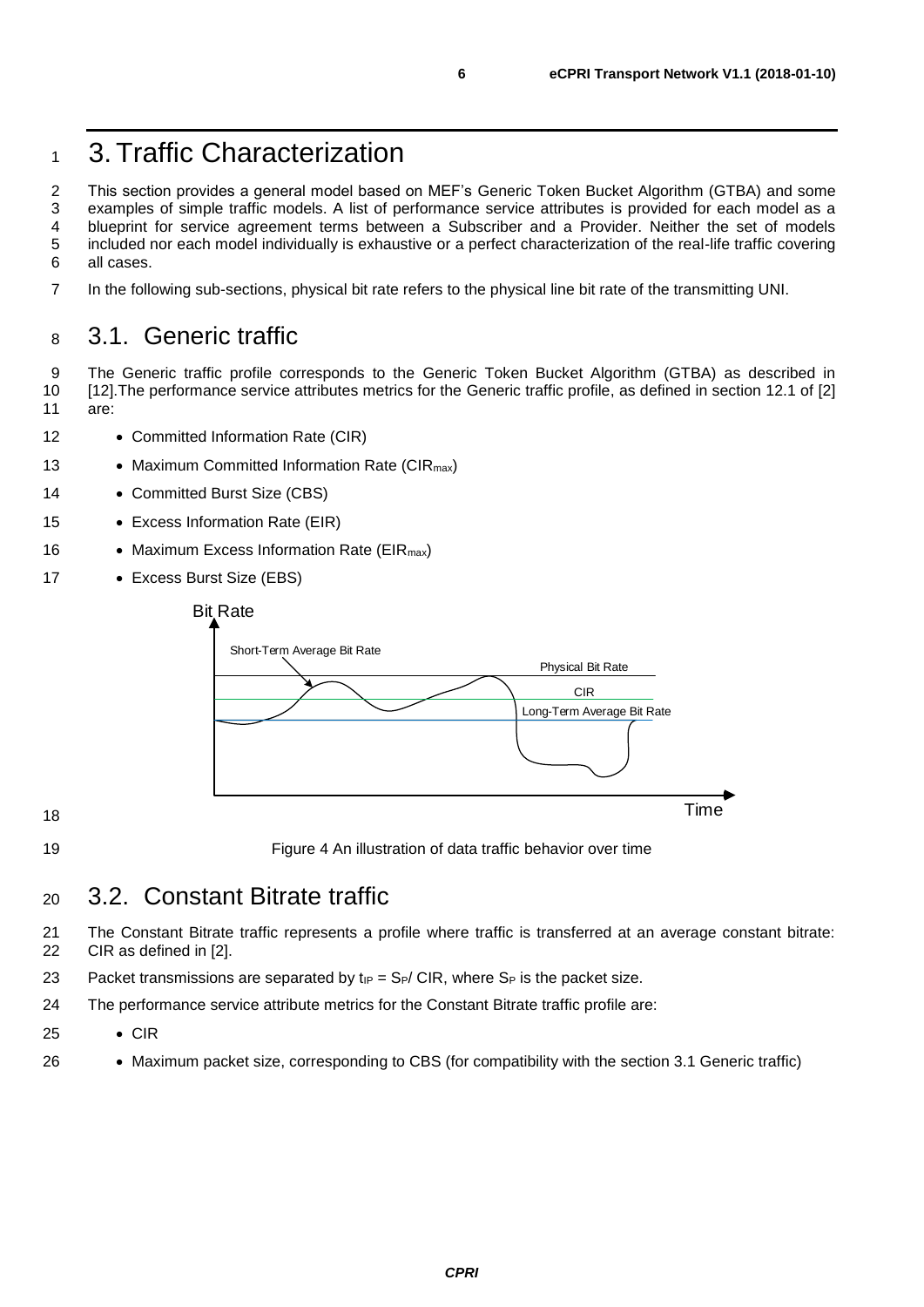

2 Figure 5 Constant Bitrate traffic profile

1

- 
- 3

#### <span id="page-6-0"></span><sup>4</sup> 3.3. ON/OFF traffic

5 The ON/OFF traffic profile represents a profile where traffic is transferred only during the so-called ON-period. 6 During the ON-period traffic is transferred at the physical bit rate. In contrast, during the so-called OFF-7 period no traffic is transferred at all.

8 ON-periods and OFF-periods are strictly alternating. The additional performance service attributes metrics 9 for the ON/OFF traffic profile are:

- 10 ON-period maximum time duration.
- 11 ON/OFF-period minimum time duration.

12 The ON-period is defined as the time during which all packets are transferred within an ON/OFF period. The 13 ON-period maximum time duration corresponds to CBS / 'Physical Bit Rate'.

14 The ON/OFF-period time duration is defined as the time elapsed between the start of two consecutive ON-<br>15 periods. The ON/OFF-period minimum time duration corresponds to CBS/CIR. periods. The ON/OFF-period minimum time duration corresponds to CBS/CIR.



16

17 Figure 6 ON-period and ON/OFF-period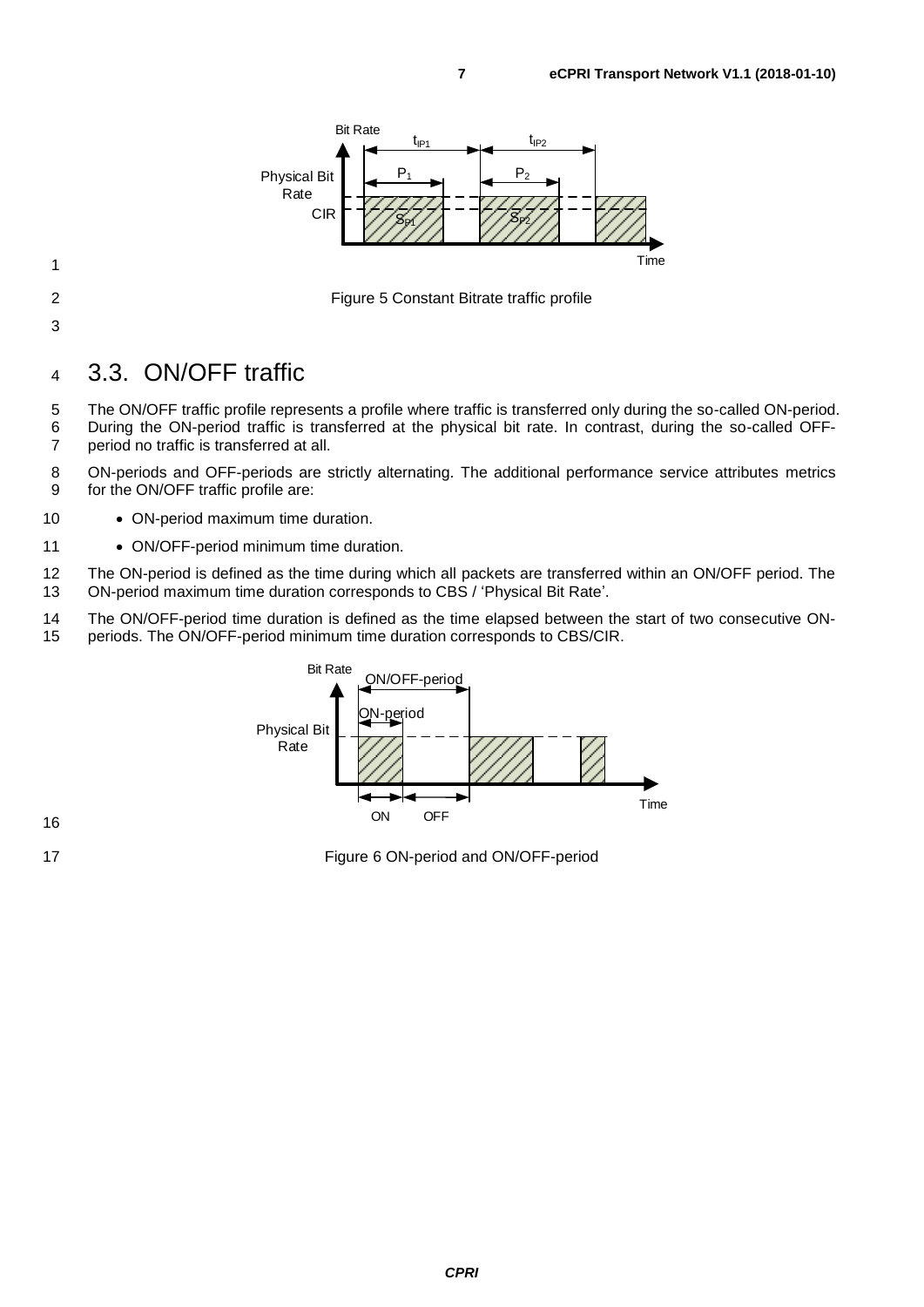## <span id="page-7-0"></span>1 4. Requirements

#### <span id="page-7-1"></span><sup>2</sup> 4.1. Per flow requirements

#### <span id="page-7-2"></span>3 4.1.1. Split E and splits ID, IID, IU when running E-UTRA

4 [Table 1](#page-7-4) is applicable for the functional decompositions splits E and  $I_D$ ,  $I_D$ ,  $I_U$  as defined in [\[1\].](#page-12-1)

<span id="page-7-4"></span>5 Table 1 Split E and splits I<sub>D</sub>, II<sub>D</sub>, I<sub>U</sub> requirements

| <b>CoS Name</b><br><b>Example use</b> |                                        | <b>Maximum One-way Frame</b><br><b>Delay Performance</b> | <b>Maximum One-way Frame</b><br><b>Loss Ratio Performance</b> |
|---------------------------------------|----------------------------------------|----------------------------------------------------------|---------------------------------------------------------------|
|                                       |                                        | (see section 2.3.1)                                      | (see section 2.3.2)                                           |
| High                                  | User Plane (fast)                      | $100 \mu s$                                              | $10^{-7}$                                                     |
| <b>Medium</b>                         | User Plane (slow),<br>C&M Plane (fast) | 1 ms                                                     | $10^{-7}$                                                     |
| Low                                   | C&M Plane                              | $100 \text{ ms}$                                         | $10^{-6}$                                                     |

6

### <span id="page-7-3"></span><sup>7</sup> 4.2. Timing accuracy requirements

8 In the case where the transport network is used for synchronization, it shall provide adequate timing<br>9 accuracy. Four timing accuracy categories are defined for different use cases depending on which 3GPP accuracy. Four timing accuracy categories are defined for different use cases depending on which 3GPP 10 features are to be supported by a specific eCPRI node. The transport network shall provide required timing 11 accuracy |TE| at the edge of the transport network (i.e. at the UNI). Depending on the use case, the accuracy<br>12 requirements for |TE| apply relative to a global reference for the whole network (e.g. GNSS) or relative requirements for  $|TE|$  apply relative to a global reference for the whole network (e.g. GNSS) or relative 13 between UNIs of a local cluster. This is illustrated in [Figure 7.](#page-7-5)

14



<span id="page-7-5"></span>16 **Figure 7 Timing accuracy definitions Figure 7** Timing accuracy definitions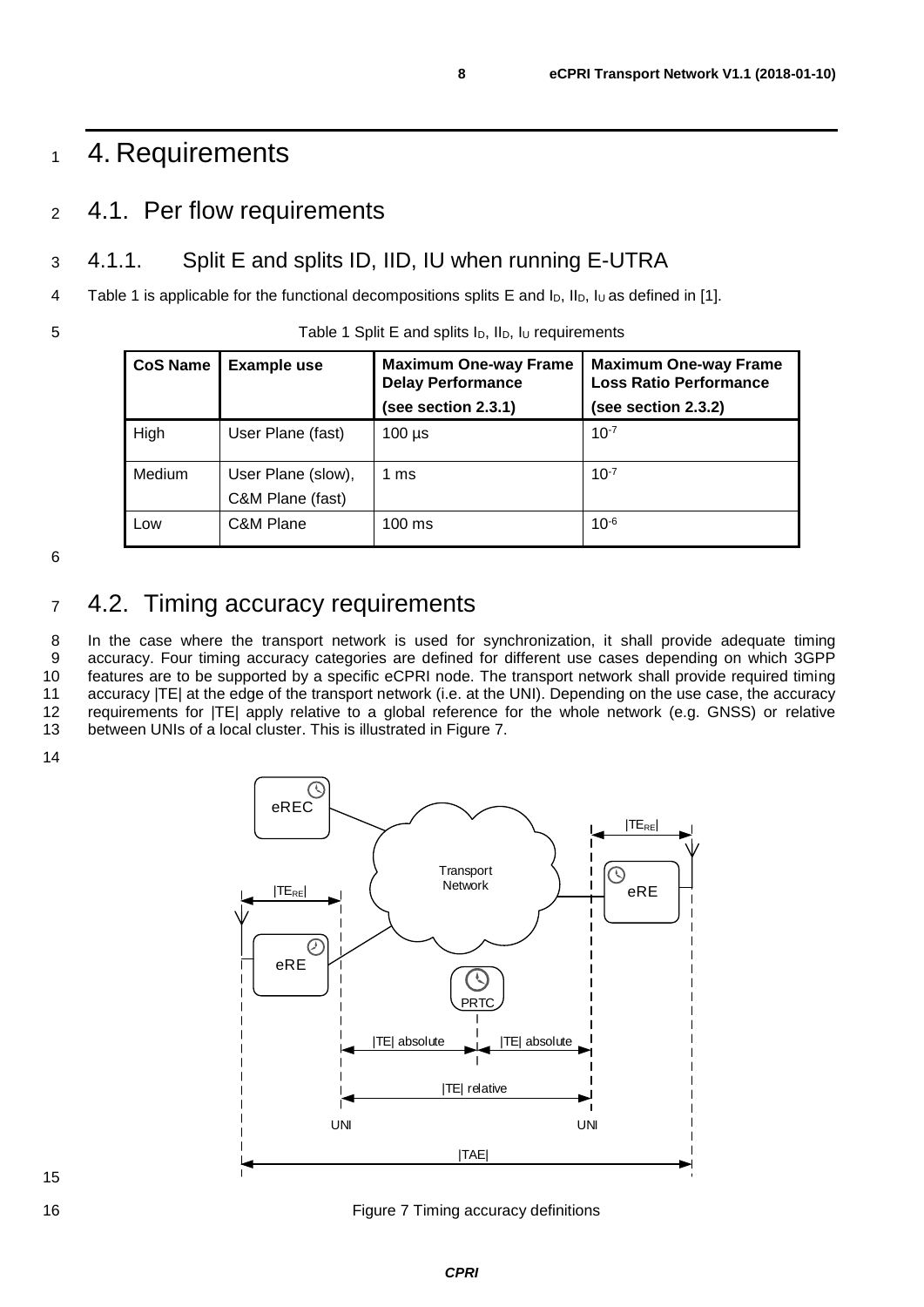1 Transport network synchronization may be implemented via standard mechanisms like e.g. IEEE1588 with or<br>2 without SyncE, such that the timing accuracy at the UNI is fulfilled. The maximum timing errors at the UNI for without SyncE, such that the timing accuracy at the UNI is fulfilled. The maximum timing errors at the UNI for 3 different categories are shown in [Table 2.](#page-8-0)

 The figures for |TE| in [Table 2](#page-8-0) are the maximum timing error provided by the transport network relative to an absolute time reference (e.g. GNSS engine) in case of category C or relative between UNIs of a local cluster for categories A+, A and B. The underlying 3GPP requirements are defined as timing error between transmitter antenna ports (relative).

<span id="page-8-0"></span>

|  | Table 2 Timing accuracy requirement |
|--|-------------------------------------|
|--|-------------------------------------|

| Category<br>(note 1) | Time error requirements at UNI,<br> TE |                 |            | Typical applications and time alignment error (TAE)<br>requirements at antenna ports of eREs (for<br>information) |                 |
|----------------------|----------------------------------------|-----------------|------------|-------------------------------------------------------------------------------------------------------------------|-----------------|
|                      | Case 1                                 |                 | Case 2     | <b>Typical applications</b>                                                                                       | <b>TAE</b>      |
|                      | (note 2)                               |                 | (note 3)   |                                                                                                                   |                 |
|                      | Case 1.1                               | <b>Case 1.2</b> |            |                                                                                                                   |                 |
|                      | (note 4)                               | (note 5)        |            |                                                                                                                   |                 |
| A+                   |                                        | N.A.            | $20$ ns    | MIMO or TX diversity transmissions, at                                                                            | 65 ns           |
|                      | N.A.                                   |                 | (relative) | each carrier frequency                                                                                            | (note 6)        |
| Α                    |                                        | 60 ns           | 70 ns      | Intra-band contiguous carrier aggregation,                                                                        | 130 ns          |
|                      | N.A.                                   | (relative)      | (relative) | with or without MIMO or TX diversity                                                                              | (note 6)        |
|                      |                                        | (note 7)        |            |                                                                                                                   |                 |
| B                    | <b>100ns</b>                           | $190$ ns        | $200$ ns   | Intra-band non-contiguous carrier<br>aggregation, with or without MIMO or TX<br>diversity, and                    | 260 ns          |
|                      | (relative)                             | (relative)      | (relative) |                                                                                                                   | (note 6)        |
|                      | (note 7)                               | (note 7)        |            | Inter-band carrier aggregation, with or                                                                           |                 |
|                      |                                        |                 |            | without MIMO or TX diversity                                                                                      |                 |
| C                    | 1100 ns                                |                 | 1100 ns    | 3GPP LTE TDD                                                                                                      | 3 <sub>us</sub> |
| (note 8)             | (absolute)                             |                 | (absolute) |                                                                                                                   | (note 10)       |
|                      | (note 9)                               |                 | (note 9)   |                                                                                                                   |                 |

9

10 Note 1) In most cases, the absolute time error requirements (Category C) are necessary in addition to the 11 relative time error requirements (Category A+, A and B)

12 Note 2) Interface conditions for Case 1

- 13 T-TSC is integrated in eRE, i.e. PTP termination is in eREs
- 14 Refer to "deployment case 1" in Figure 7-1 of [\[10\]](#page-12-4)
- 15 Note 3) Interface conditions for Case 2
- 16 T-TSC is not integrated in eREs, i.e. PTP termination is in T-TSC at the edge of transport network
- 17 The phase/time reference is delivered from the T-TSC to the co-located eREs via a phase/time 18 synchronization distribution interface (e.g. 1PPS and ToD)
- 19 Refer to "deployment case 2" in Figure 7-1 of [\[10\]](#page-12-4)
- 20 Note 4) In this case the integrated T-TSC requirements are the same as standalone T-TSC Class B as 21 defined in [\[11\].](#page-12-5)

22 Note 5) In this case the enhanced integrated T-TSC requirements assume a total maximum absolute time 23 error of 15 ns.

24 Note 6) TAE, section 6.5.3.1 of [\[7\]](#page-12-6)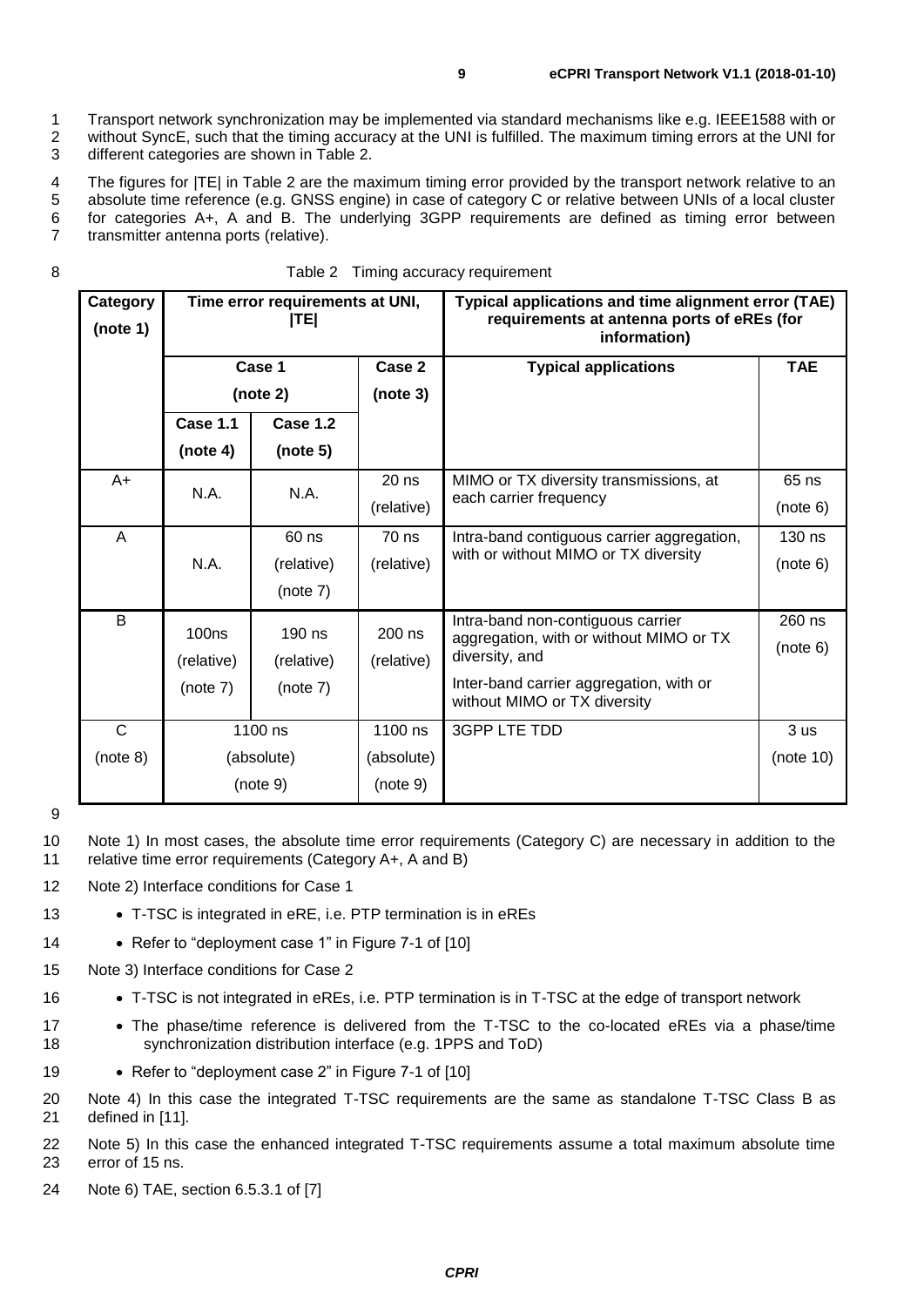- Note 7) Network access link delay asymmetry error is included
- Note 8) The same requirements as "class 4" listed in Table 1 of [\[9\]](#page-12-7)
- Note 9) The same value as the network limits at the reference point C described in section 7.3 of [\[10\]](#page-12-4)
- 4 Note 10) Cell phase synchronization requirement for wide area BS (TDD), Table 7.4.2-1, section 7.4.2 of [\[8\],](#page-12-8) <br>5 ITEI at the antenna ports shall be less than TAE/2
- |TE| at the antenna ports shall be less than TAE/2

#### <span id="page-9-0"></span>4.3.Phase noise and MTIE requirements

 The following subsections define the phase noise/MTIE characteristics at the eRE UNI with a view to enable eRE synchronization by means of cost-optimized TCXOs/VCXOs.

9 These phase noise/MTIE requirements are applicable only to this specific use case and should not be 10 understood as general transport network requirements. understood as general transport network requirements.

#### <span id="page-9-1"></span>4.3.1. Phase noise characteristic at UNI

For further study.

#### <span id="page-9-2"></span>4.3.2. MTIE mask at UNI

For further study.

#### <span id="page-9-3"></span>4.4. In-order delivery

 During normal operation, the transport network shall provide guarantee of in-order delivery of the UNI service frames within the same EVC, with the same requested priority (or Class of service identifier) and for the

same combination of VLAN classification, destination address, source address, and flow hash, if present

(see clause 6.5.3, 8.6.6 in [\[6\]\)](#page-12-9). Only a negligible rate of reordering is permitted under exceptional

circumstances, such as network reconfiguration (see Annex P in [\[6\]\)](#page-12-9).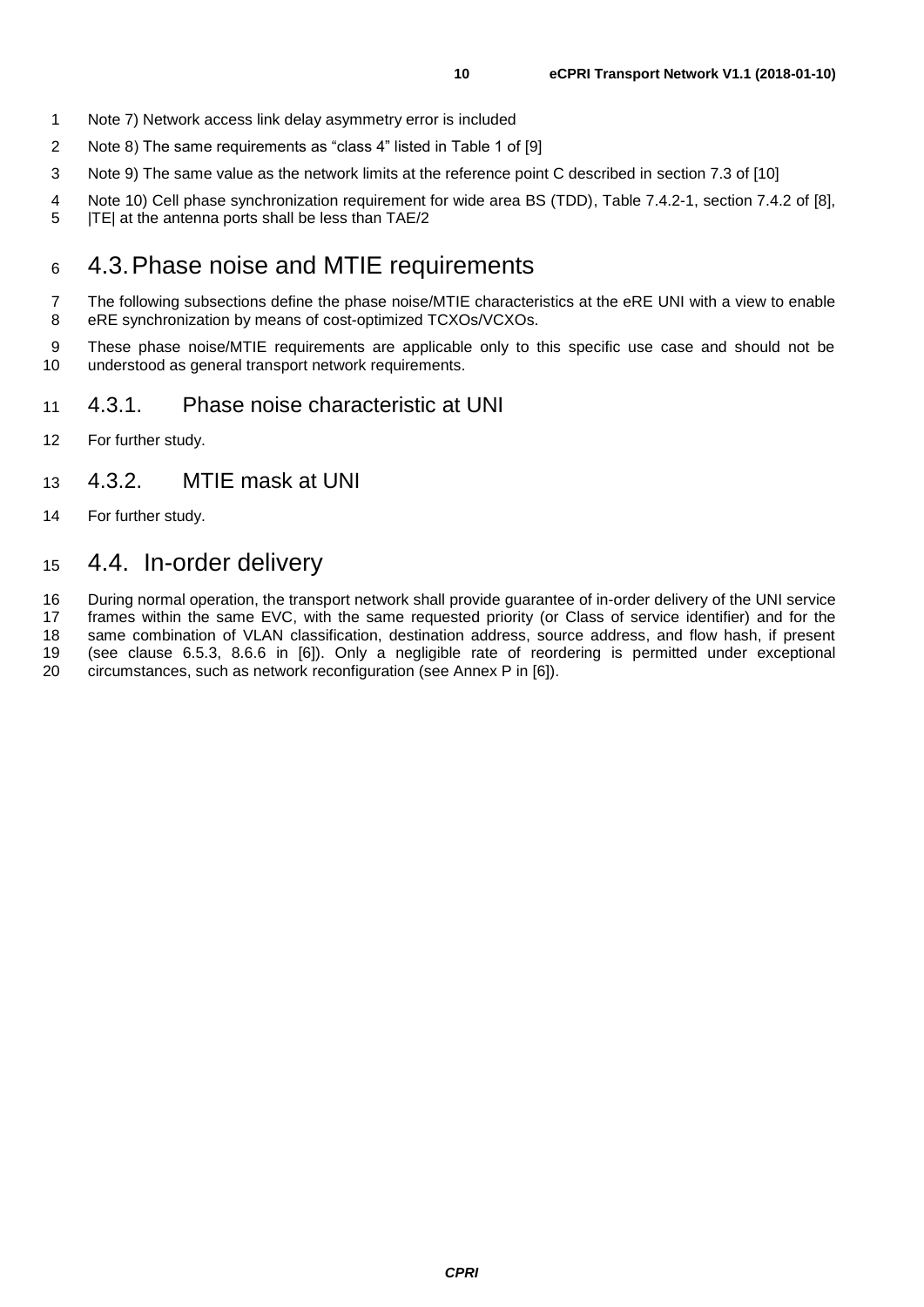# <span id="page-10-0"></span>1 5. Annex A: Service Agreement considerations

2 This is a non-exhaustive list of how an agreement between a Subscriber and a Provider on the attributes of a 3 network service can be established:

- 4 The Provider mandates a value for each attribute.
- 5 The Subscriber selects from a set of options specified by the Provider.
- 6 The Subscriber requests a value for each attribute, and the Provider indicates whether they can 7 provide the service based on these attributes.
- 8 The user and the Provider negotiate to reach a mutually acceptable value for all parameters.

9 An agreement can be established manually (e.g. on a piece of paper) or automatically, i.e. through API<br>10 provided by the network Provider. provided by the network Provider.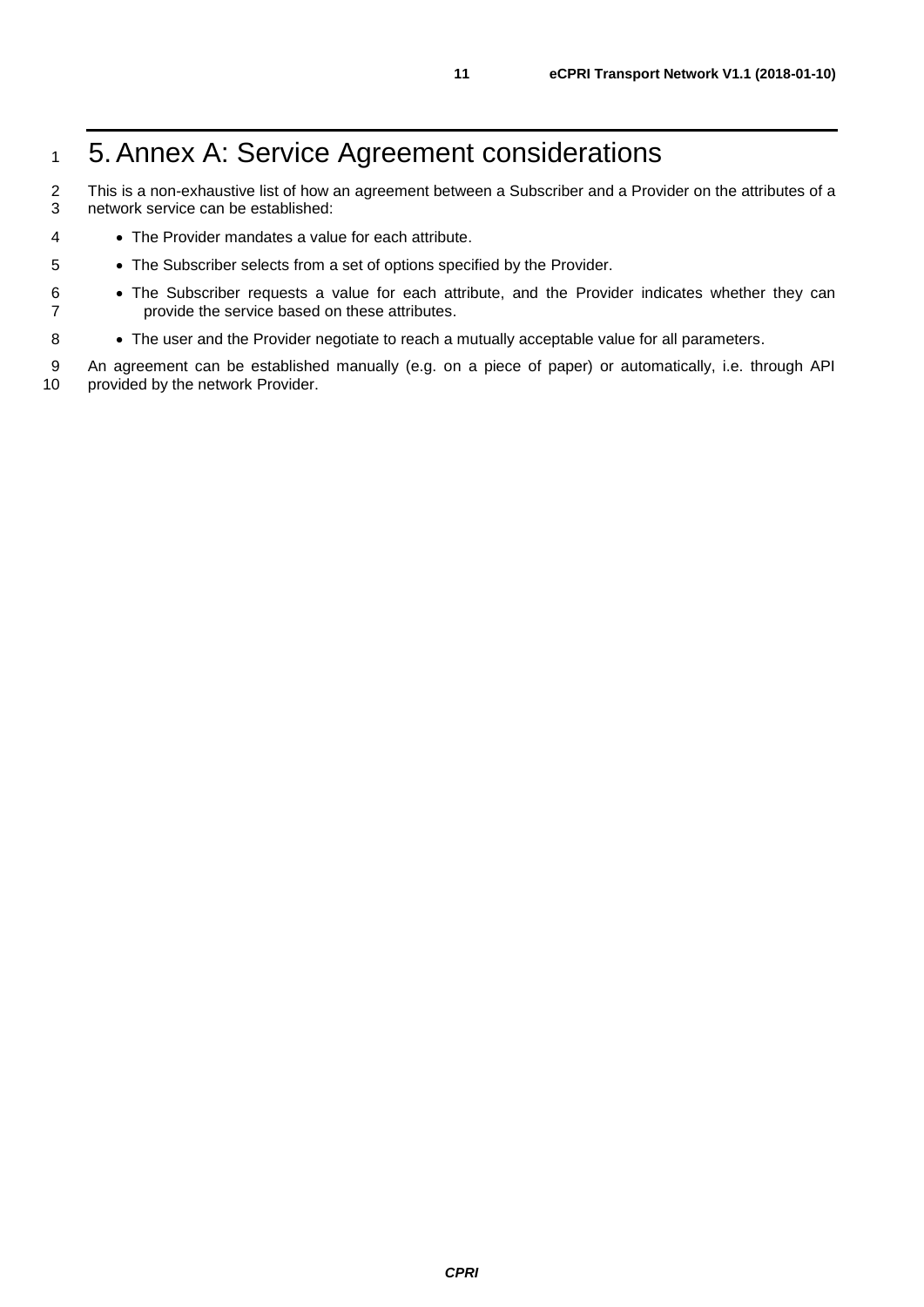# <span id="page-11-0"></span>6. List of Abbreviations

| 2               | 3GPP             | 3rd Generation Partnership Project         |
|-----------------|------------------|--------------------------------------------|
| 3               | <b>CBR</b>       | <b>Constant Bit Rate</b>                   |
| 4               | <b>CBS</b>       | <b>Committed Burst Size</b>                |
| 5               | <b>CE</b>        | <b>Customer Edge</b>                       |
| 6               | <b>CIR</b>       | <b>Committed Information Rate</b>          |
| 7               | CoS              | <b>Class of Service</b>                    |
| 8               | <b>CPRI</b>      | Common Public Radio Interface              |
| 9               | <b>EBS</b>       | <b>Excess Burst Size</b>                   |
| 10              | <b>EIR</b>       | <b>Excess Information Rate</b>             |
| 11              | eRE              | eCPRI Radio Equipment                      |
| 12 <sub>2</sub> | eREC             | eCPRI Radio Equipment Control              |
| 13              | <b>EVC</b>       | <b>Ethernet Virtual Connection</b>         |
| 14              | <b>GNSS</b>      | <b>Global Navigation Satellite System</b>  |
| 15              | <b>GTBA</b>      | Generic Token Bucket Algorithm             |
| 16              | IP               | <b>Internet Protocol</b>                   |
| 17              | IPv4             | Internet Protocol version 4                |
| 18              | IP <sub>v6</sub> | Internet Protocol version 6                |
| 19              | <b>LTE</b>       | Long Term Evolution                        |
| 20              | <b>MAC</b>       | Media Access Control                       |
| 21              | <b>MEF</b>       | <b>Metro Ethernet Forum</b>                |
| 22              | <b>MIMO</b>      | Multiple Input Multiple Output             |
| 23              | <b>MTIE</b>      | Maximum Time Interval Error                |
| 24              | N/A              | Not Applicable                             |
| 25              | <b>PPS</b>       | <b>Pulse Per Second</b>                    |
| 26              | <b>PRTC</b>      | <b>Primary Reference Time Clock</b>        |
| 27              | QoS              | <b>Quality of Service</b>                  |
| 28              | <b>SLS</b>       | Service Level Specification                |
| 29              | SyncE            | <b>Synchronous Ethernet</b>                |
| 30              | <b>TAE</b>       | <b>Time Alignment Error</b>                |
| 31              | <b>TCXO</b>      | Temperature Compensated Crystal Oscillator |
| 32              | <b>TDD</b>       | <b>Time Division Duplex</b>                |
| 33              | ToD              | Time of Day                                |
| 34              | T-TSC            | Telecom Time Slave clock                   |
| 35              | <b>UNI</b>       | <b>User Network Interface</b>              |
| 36              | <b>VCXO</b>      | Voltage Controlled Crystal Oscillator      |
| 37              | <b>VLAN</b>      | <b>Virtual LAN</b>                         |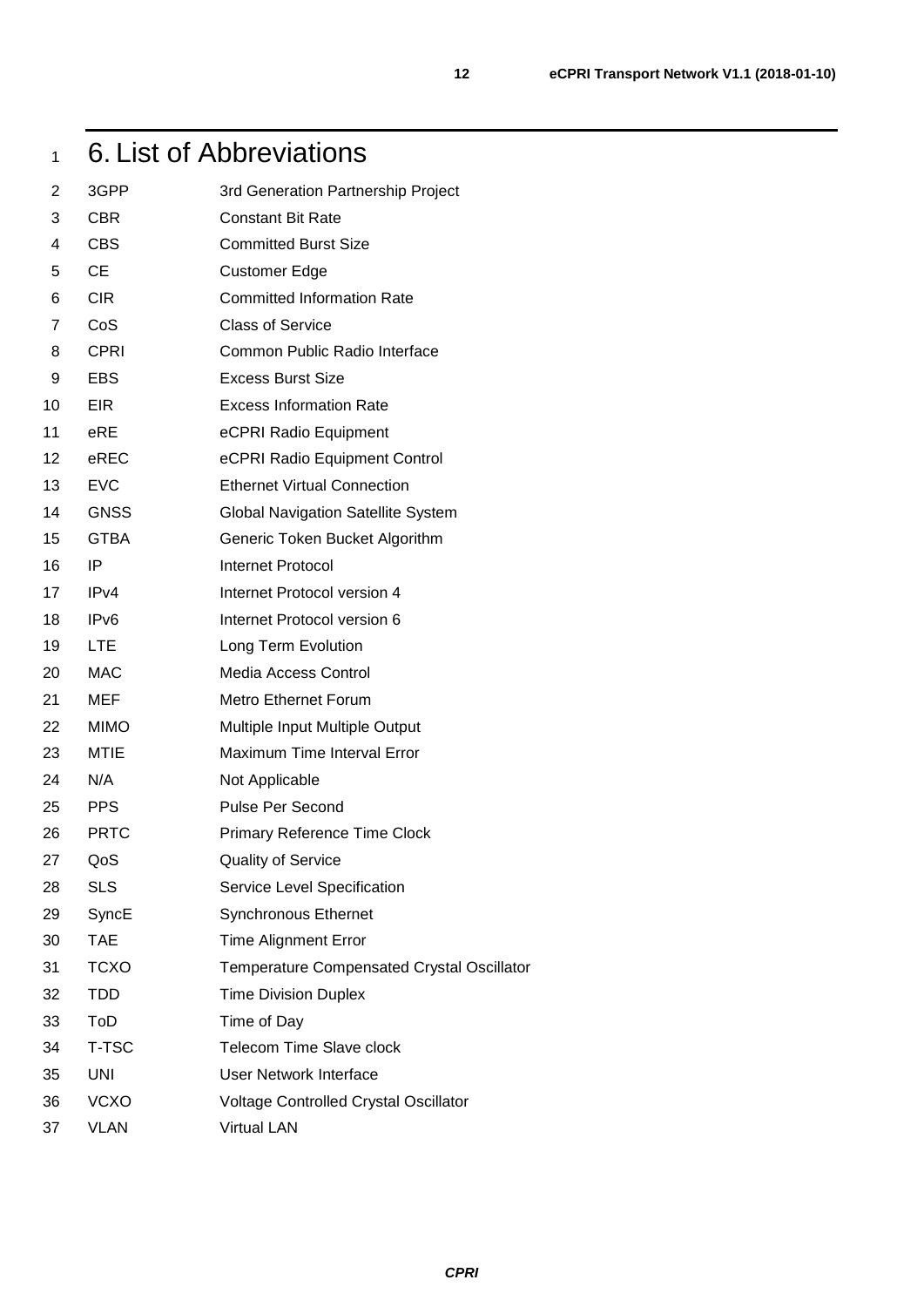# <span id="page-12-0"></span>7. References

<span id="page-12-9"></span><span id="page-12-8"></span><span id="page-12-7"></span><span id="page-12-6"></span><span id="page-12-5"></span><span id="page-12-4"></span><span id="page-12-3"></span><span id="page-12-2"></span><span id="page-12-1"></span>

| [1]    | eCPRI Specification V1.0, Tech. Rep. Aug. 2017, http://www.cpri.info/                       |
|--------|---------------------------------------------------------------------------------------------|
| [2]    | Technical Specification MEF 10.3 Ethernet Services Attributes Phase 3 October 2013          |
| [3]    | IEEE Std 802.3™-2015 IEEE, New York, USA, 3 December 2015                                   |
| [4]    | RFC 791- INTERNET PROTOCOL, September 1981                                                  |
| [5]    | RFC 2460 - Internet Protocol, Version 6 (IPv6) Specification, December 1998                 |
| [6]    | IEEE Std. 802.1Q™-2014 IEEE, New York, USA, 3 November 2014                                 |
| [7]    | 3GPP TS36.104," E-UTRA; Base Station (BS) radio transmission and reception"                 |
| [8]    | 3GPP TS36.133, "E-UTRA; Requirements for support of radio resource management"              |
| [9]    | ITU-T G.8271, "Time and phase synchronization aspects of packet networks", August 2017      |
| $[10]$ | ITU-T G.8271.1, "Network limits for time synchronization in packet networks", August 2013   |
| $[11]$ | ITU-T G.8273.2, "Timing characteristics of telecom boundary clocks and telecom time slave", |
|        | January 2017                                                                                |
| $[12]$ | Technical Specification MEF 41 Generic Token Bucket Algorithm October 2013                  |
|        |                                                                                             |